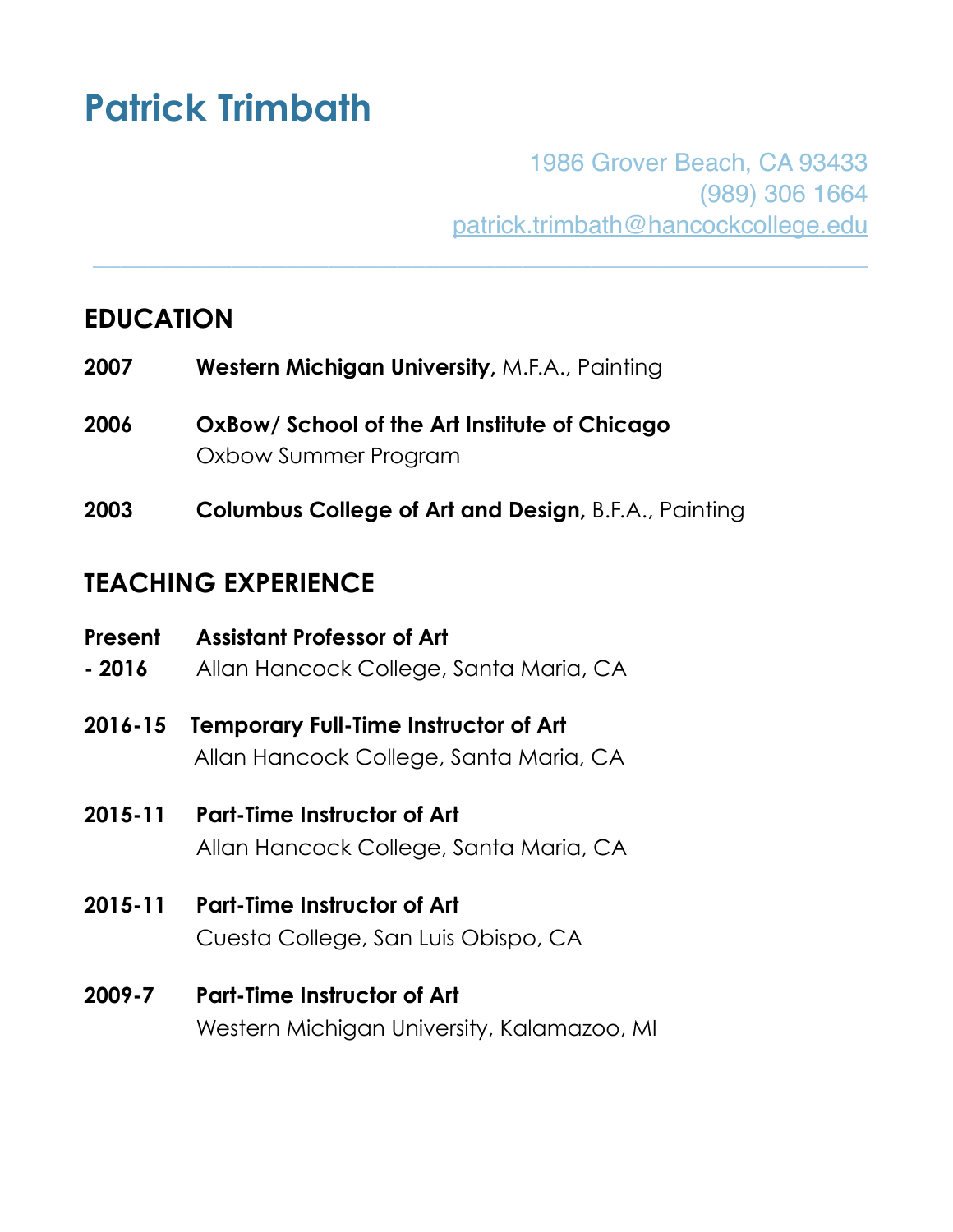# **SELECTED SOLO, GROUP, AND JURIED EXHIBITIONS**

| 2018    | <b>The Arts Fund Santa Barbara</b>                                                         |                                 |  |
|---------|--------------------------------------------------------------------------------------------|---------------------------------|--|
|         | <b>Northern Exposure</b>                                                                   | <i>(group exhibition)</i>       |  |
| 2015-12 | <b>Foxworthy Gallery</b>                                                                   |                                 |  |
|         | <b>Annual Fine Arts Faculty Exhibit</b>                                                    | <i>(group exhibition)</i>       |  |
| 2012    | All Things Shall Come To Pass                                                              | (solo exhibition)               |  |
| 2012    | <b>McKinley West Gallery City of Reno Public Arts and</b><br><b>Culture Commission</b>     |                                 |  |
|         | <b>Patrick Trimbath New Work</b>                                                           | (solo exhibition)               |  |
|         | <b>Santa Barbara County Arts Commission</b>                                                |                                 |  |
|         | <i>Figure Fragments: The Part As The Whole</i>                                             | <i>(traveling exhibition)</i>   |  |
|         | <b>Cuesta Art Gallery</b>                                                                  |                                 |  |
|         | <b>Fine Arts Faculty Show</b>                                                              | $(group$ exhibition)            |  |
| 2009    | <b>The Village Theater at Cherry Hill, Canton, MI</b><br><b>Patrick Trimbath Paintings</b> | (solo exhibition)               |  |
|         | <b>Ann Arbor Arts Center, Ann Arbor, MI</b>                                                |                                 |  |
|         | Technology Configured                                                                      | (invitational group exhibition) |  |
| 2009    | <b>Center For New Media, Kalamazoo Valley Community College</b>                            |                                 |  |
|         | <b>Annual Faculty Art Show</b>                                                             | <i>(group exhibition)</i>       |  |
| 2008    | <b>Epic Center, Arts Council of Greater Kalamazoo,</b>                                     |                                 |  |
|         | <i>Plastic Worlds: A Spectacle of the Romantic</i>                                         | (solo exhibition)               |  |
|         | <b>SmartShop Art Gallery &amp; Sculpture Garden, Kalamazoo, MI</b>                         |                                 |  |
|         | <b>Paintings from Patrick Ryan Trimbath</b>                                                | (solo exhibition)               |  |